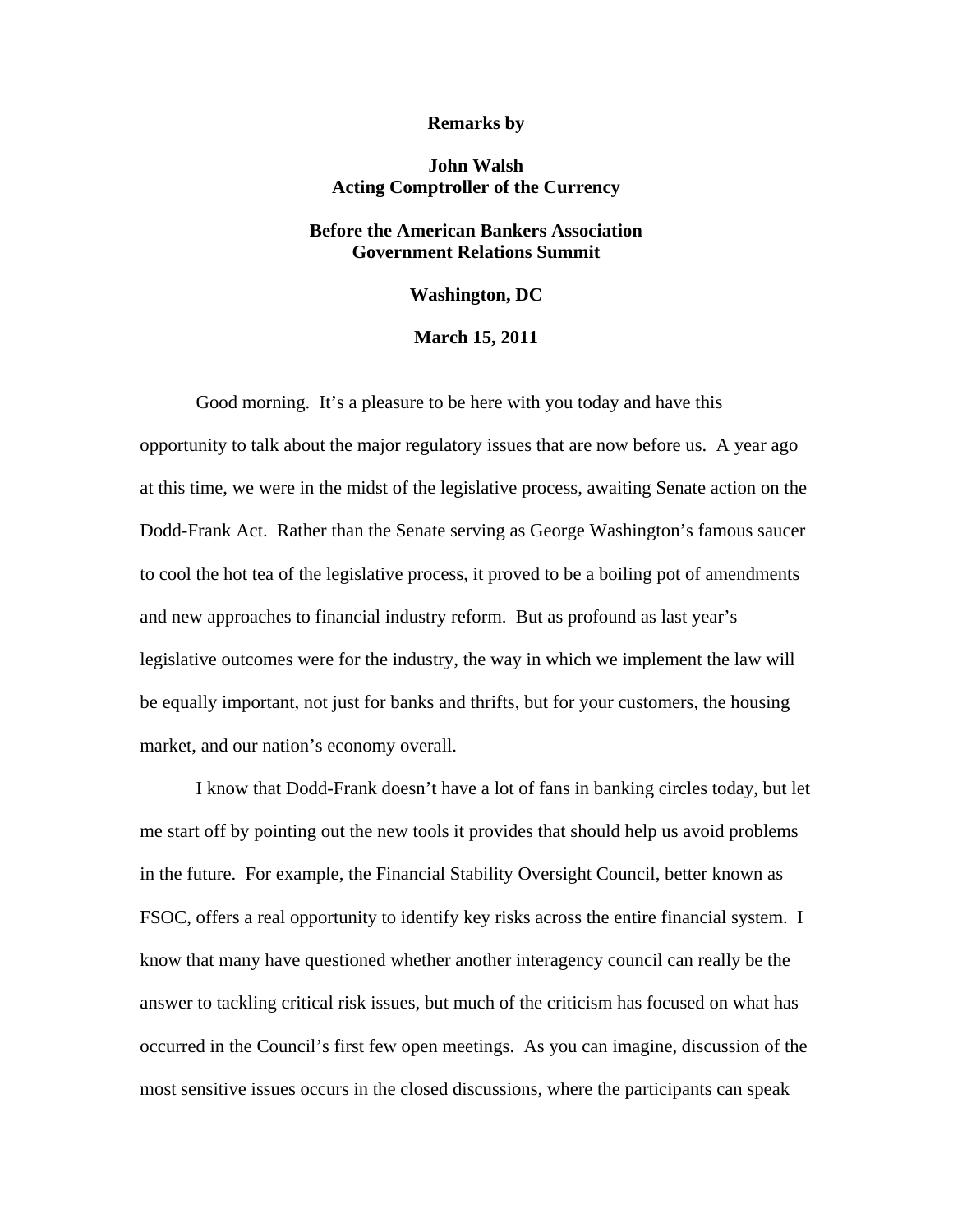candidly without worrying that their comments might be misinterpreted. The National Security Council never meets in public session, yet no one questions this because there is no expectation that sensitive national security information would be discussed publicly. While the Council is still in its infancy, I believe it is off to a good start and that it will prove to be an important mechanism for identifying and managing systemic risk.

Another key improvement is enhanced resolution authority to address large, systemic institutions. Many doubt whether the too-big-to-fail doctrine has really ended, as there are certain to be future situations when the government is called upon to support the financial system during a crisis. That may prove to be true, but it is nonetheless critical to the safety and efficiency of the financial system that the management and stakeholders of every financial institution, no matter how large and complex, know that it can fail. Enhanced resolution authority provides the government a critical new capability in this area.

The law addresses many other issues implicated in the financial crisis – lack of skin in the game in securitizations and flawed credit ratings – and makes a number of major institutional changes – integrating the OTS into the OCC and creating a new consumer bureau. In such a large piece of legislation, developed as it was by different committees of jurisdiction and task teams, there are bound to be conflicting mandates and unintended consequences, and there are parts of Dodd-Frank that will be a challenge to implement sensibly. In some cases, we have asked Congress to take a second look at some of Dodd-Frank's requirements with an eye toward technical fixes or very narrow, substantive changes. I suspect many of you would suggest that Congress take a second look that goes a whole lot farther than that, but there is no evidence of any sort of

- 2 -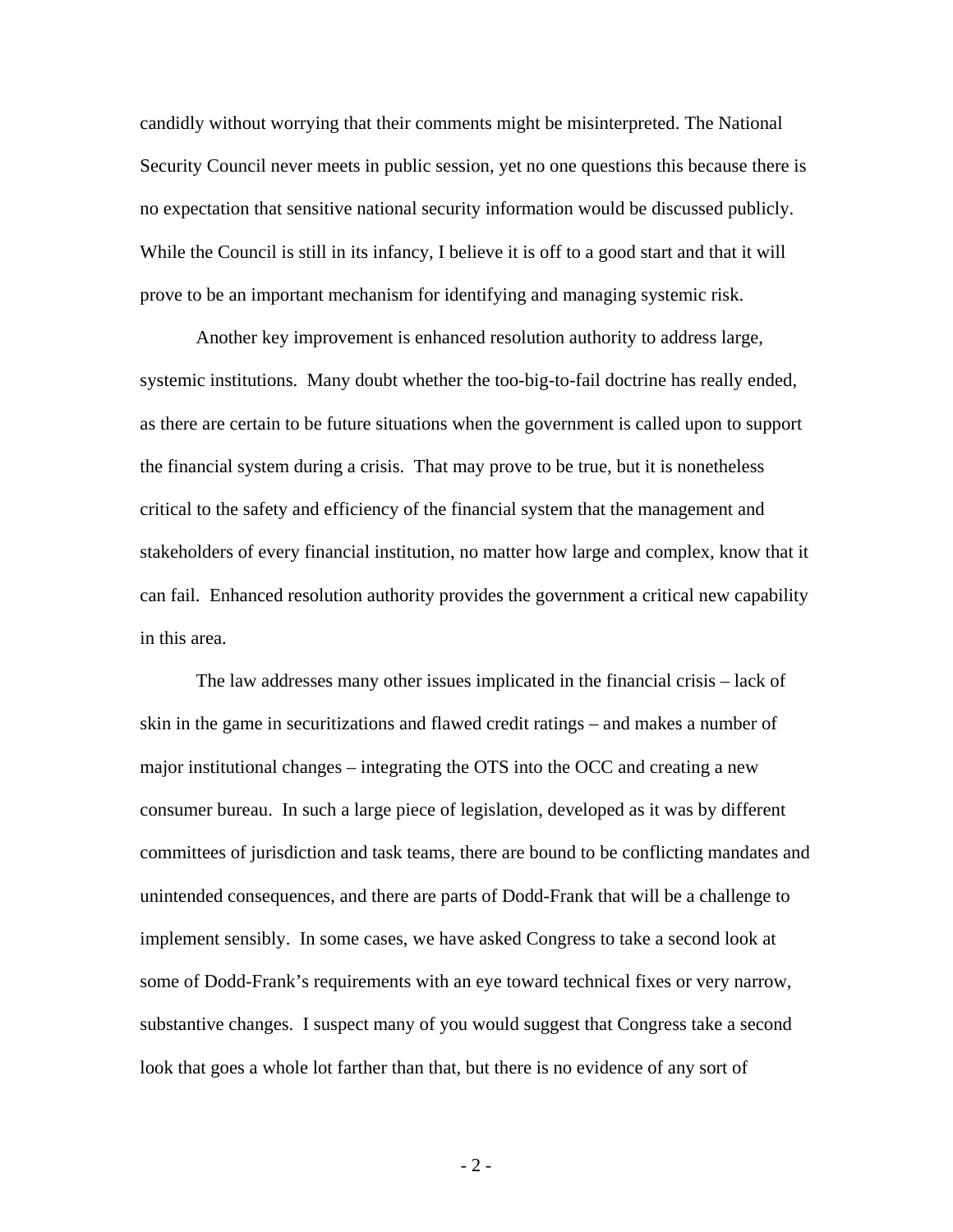consensus on Capitol Hill for making significant changes. To be honest, I doubt there is much prospect for even a technical corrections bill this year.

So, I think it's important for all of us to approach Dodd-Frank implementation as the art of the possible – what can we do through the rulemaking process to make sure the law works as efficiently and effectively as possible? And, in a very selective way, what provisions should we ask Congress to take another look at?

At the OCC, we are taking a balanced approach that is sensitive to Congressional intent, mindful of safety and soundness, but conscious of the fundamental role that banks play as engines for a healthy economy by taking on and managing risk. Excessive regulation can create unnecessary costs that will ultimately be borne by bank customers, either directly or though reduced lending.

So what can we do as regulators to maximize the benefits and minimize unintended costs of the Dodd-Frank Act? One way is to minimize the disruption of the institutional changes brought about by the Act. The biggest operational challenge facing the OCC is to integrate most of the staff and supervisory functions of the Office of Thrift Supervision into our agency. We're proud to have this new responsibility for an industry that has helped so many Americans realize the dream of home ownership over the years, and are well on our way to completing the process by the statutory transfer date of July 21. I feel comfortable in saying that, for the federal thrifts that will be supervised by the OCC, the process will be almost entirely seamless.

We are also at work on the transfer of supervisory and rulemaking authority from the banking agencies to the new consumer bureau. The consumer bureau will have supervisory responsibility for banks with over \$10 billion in assets, and regulatory

- 3 -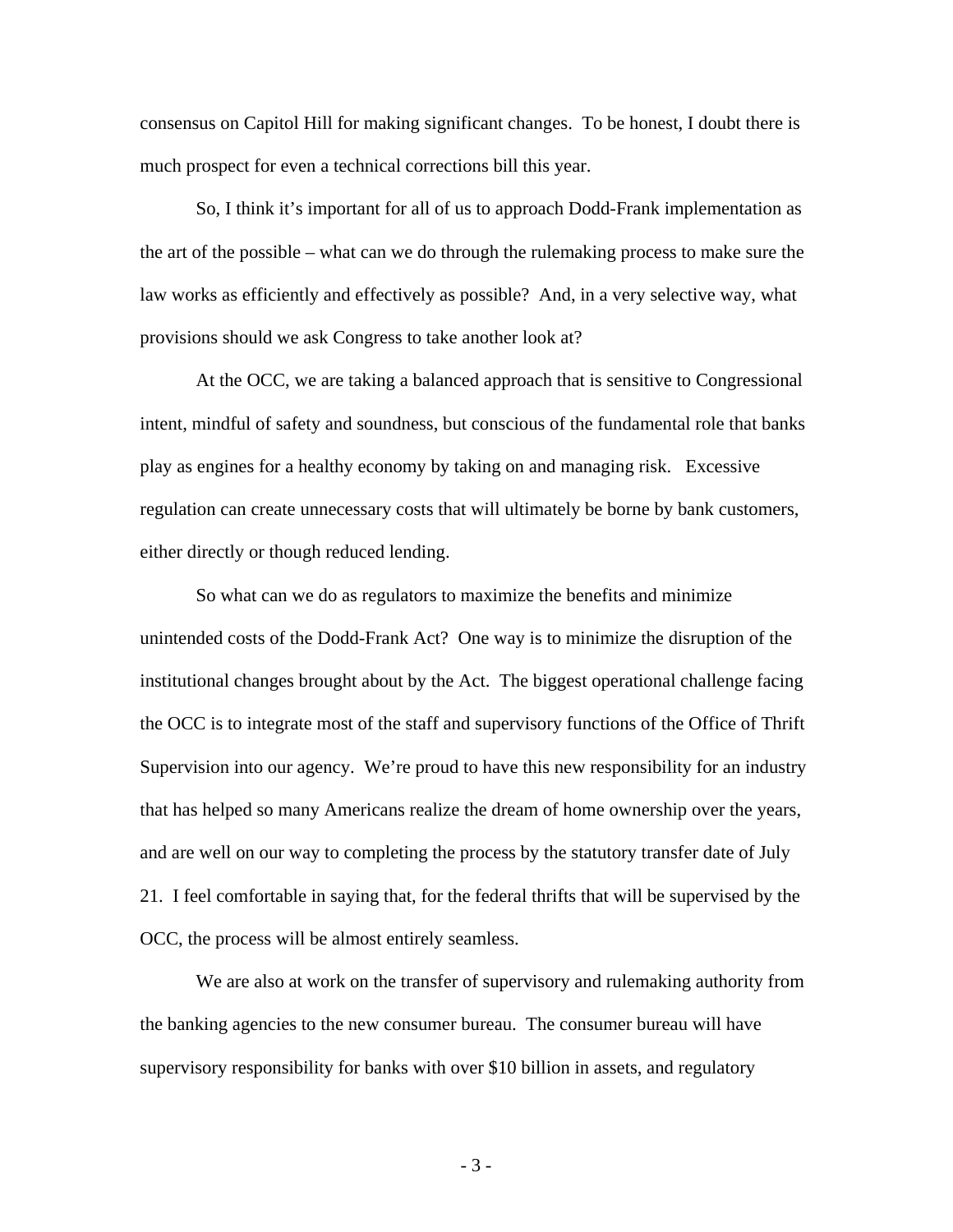authority for the industry as a whole on a wide range of consumer financial issues. As the bureau moves toward its start up, we are committed to a smooth transition of supervisory responsibilities for the larger banks and hopeful that the bureau will bring bank-like consumer supervision to the non-bank financial providers that have up until now escaped serious oversight.

One of the challenges we are working on with the Bureau is to establish a constructive working relationship that emphasizes consultation and cooperation. This will be necessary to ensure seamless consumer protection without undue regulatory burden on financial providers, but also to give voice to safety and soundness concerns when consumer protection intersects with the prudential matters under our authority. I've met several times with Professor Warren, who is overseeing the launch of the CFPB, and we are working through these issues.

The same requirement for cooperation applies to other agencies that received new responsibilities under the Dodd-Frank Act, including the CFTC and SEC. It is clear from some of the rulemakings that we will have overlapping areas of responsibilities. If we don't coordinate our efforts, we'll be enforcing competing rules and bumping into each other during examinations. That's not good for the financial institutions we supervise, and it's not good for the public that we serve. So, we'll have to develop protocols and procedures to minimize the burdens that come from dealing with multiple regulators.

We can achieve effective coordination with other agencies through planning and communication. However, other provisions in Dodd-Frank pose greater substantive challenges.

- 4 -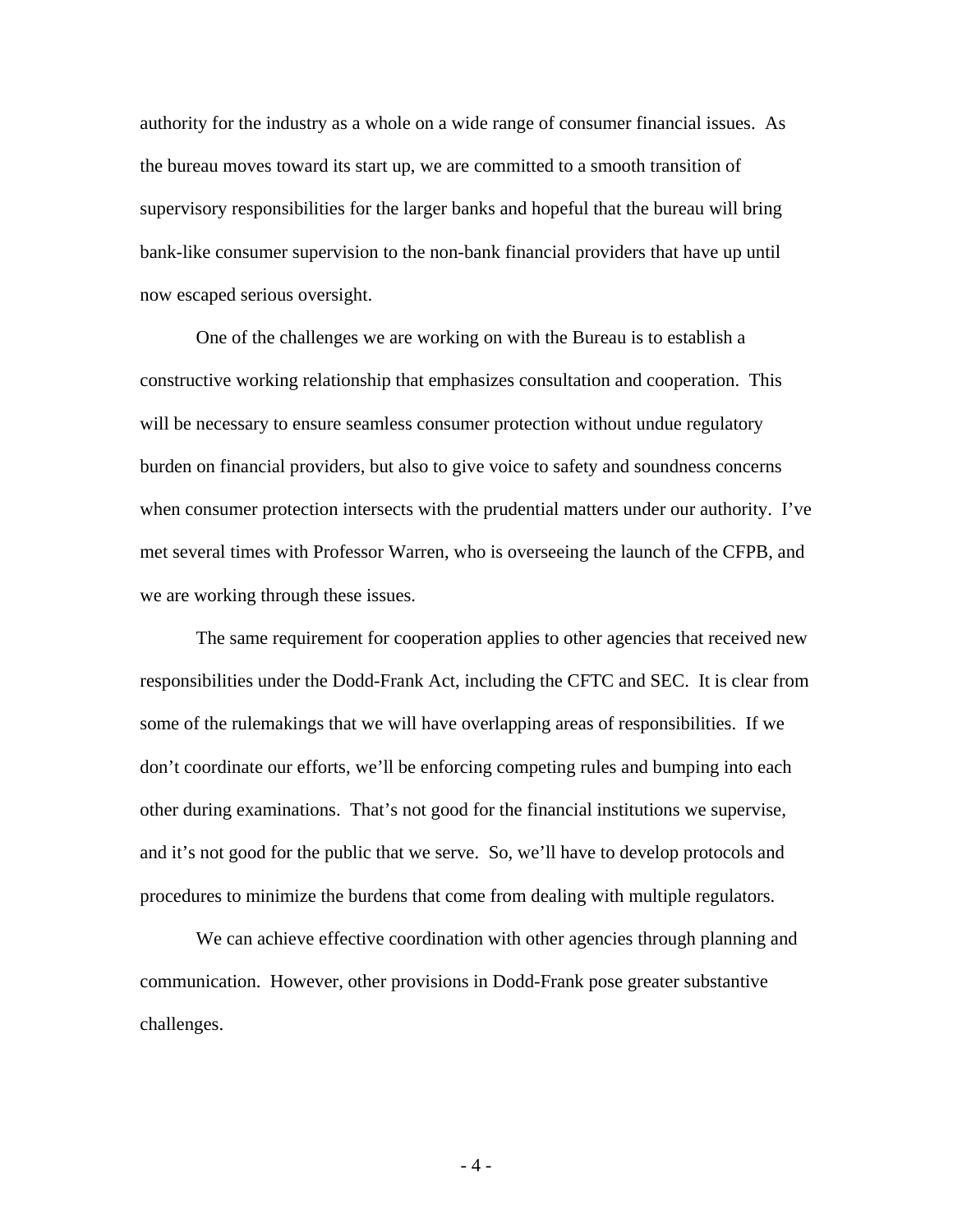One example is the limits that the bill set on interchange fees. Congress intended for this provision to apply only to large banks, and included specific language exempting smaller institutions. However, smaller banks are concluding that they will effectively be bound by the limits. The Federal Reserve has proposed a rule that would allow interchange fees that range from 7 to 12 cents per transaction. We have filed a comment letter that takes the position that the Fed took an unnecessarily narrow view of the costs that can be counted under the law and urging the board to take advantage of the greater flexibility the law allows.

Another very difficult challenge is posed by a Dodd-Frank provision on credit ratings that instructs the banking agencies to strike all references to the use of credit ratings from their regulations. We are engaged in a rulemaking process to implement this provision, but quite frankly, many of our capital regulations and standards for permissible investments for national banks will be rendered unworkable if all references to credit ratings are removed and I don't see any solution without a fix by Congress.

This is not an argument that the credit rating agencies should be protected from past failures. Clearly their valuation of structured financial products was seriously flawed, and there were serious problems of overreliance on ratings by financial institutions and regulators. But traditional credit ratings have a solid track record and play a very constructive role in our regulations. Indeed, the Basel capital framework, which we are just now in the process of implementing, relies extensively on credit ratings. And more important for this audience, the OCC uses ratings to help determine what types of investments are permissible for national banks.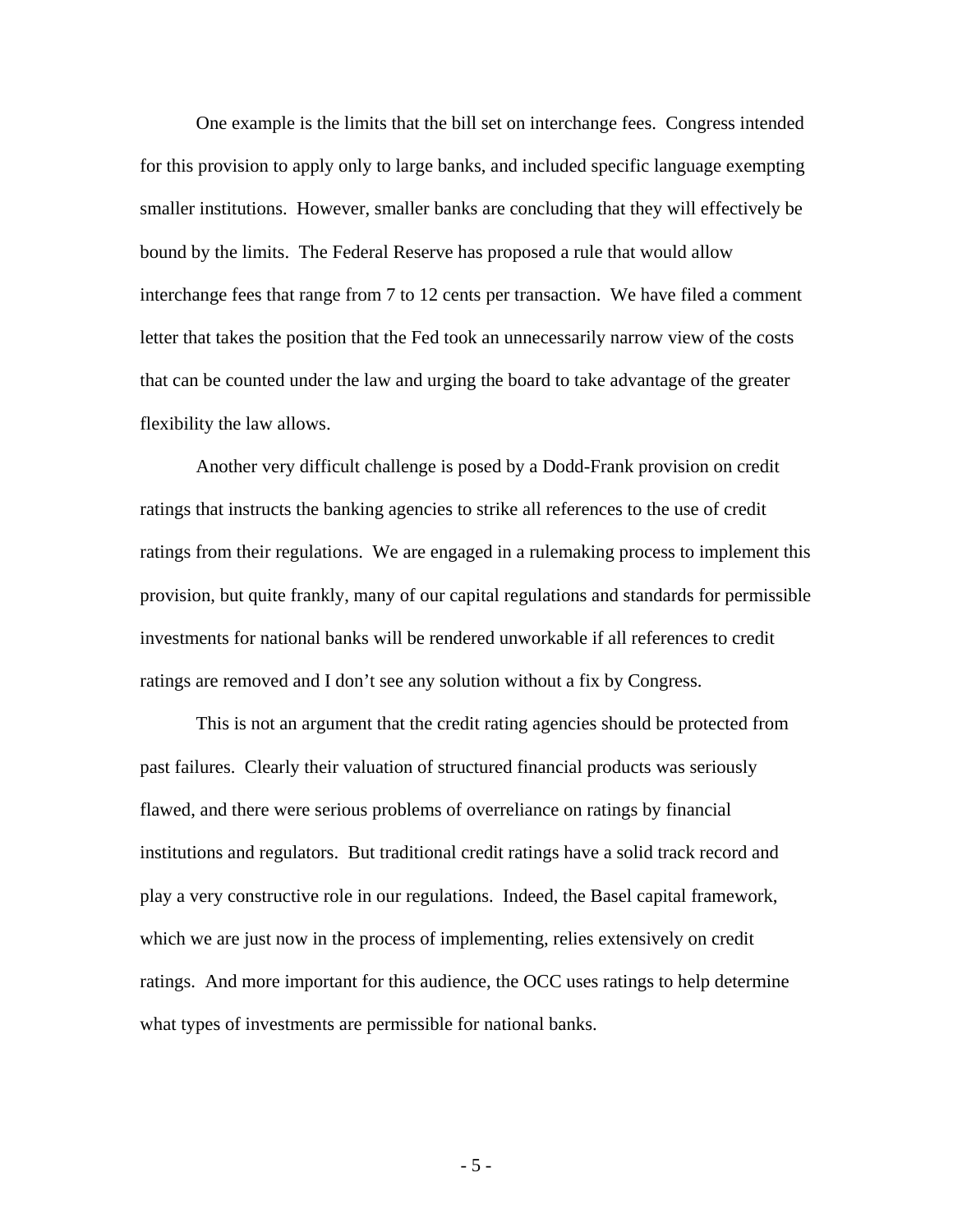Making investment and capital decisions without reference to ratings would involve due diligence that would be extremely burdensome. While eliminating ratings is not sensible for banks of any size, it is a burden that will fall disproportionately on smaller banks.

I have raised this issue several times in testimony, and many more times in meetings with members of Congress and staff. There has been sympathy for our argument and we intend to continue to pursue it in hopes that Congress will make a narrow fix so we can proceed with implementing the Dodd-Frank and Basel III capital rules.

Despite these problems areas, other rule writing required under Dodd-Frank is moving forward. For example, we are very close to putting out for comment a proposed rule implementing the risk retention requirements of Dodd-Frank – as you no doubt have read in the newspapers. Dodd-Frank requires securitizers to retain a share of the credit risk in the loans they securitize. That interest can be no less than 5 percent, although there are exemptions for loans that meet high underwriting standards. In the case of mortgages, there is an exemption for "Qualified Residential Mortgages" that will be subject to rigorous requirements for down payments, debt-to-equity ratios, and other traditional underwriting benchmarks.

Since we are not yet ready to publish this proposal, I'll be limited in what I say this morning. However, I think it's vital that we craft a final rule that does not impede the revival of the securitization markets. We will be hard pressed to fund the needs of American consumers, particularly in the area of housing, without securitization, and right now it's hard to find a sign of life in that industry.

- 6 -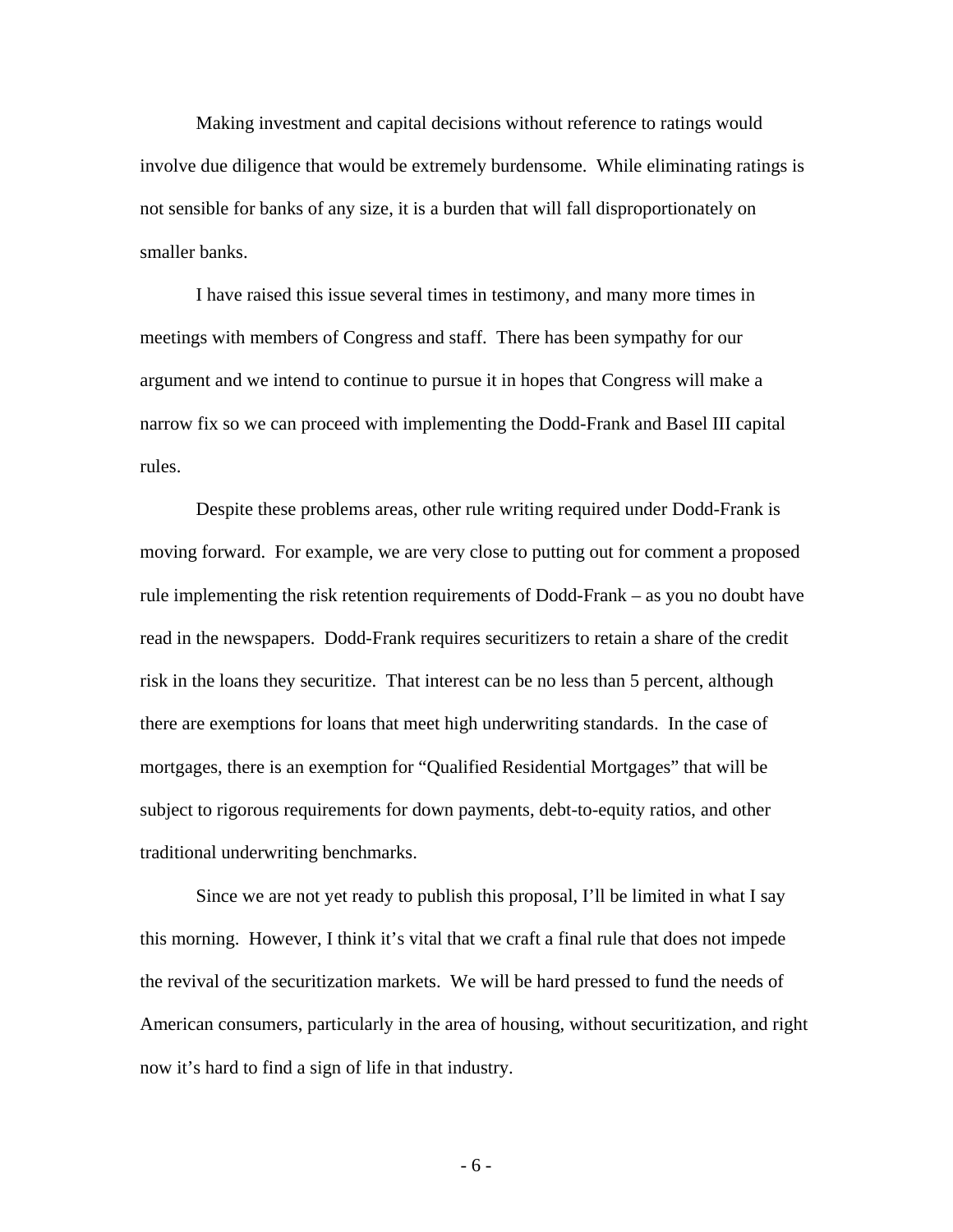While the point of the risk retention provision was to improve underwriting, the proposal will also address certain aspects of how mortgage loans are serviced that are connected to the risk of default on the mortgage loan. As you'll see – no doubt you've already read – we agreed to include this type of focused servicing standard as part of the QRM criteria. Issues involving mortgage servicing are very much in the news these days, but you should keep in mind that the QRM exemption only addresses a small part of the market – very high-quality mortgages that are pooled and securitized by bank servicers.

Addressing the range of problems that have emerged in the mortgage servicing industry is going to require a more comprehensive effort. Given the abuses we've seen, I believe that comprehensive, nationwide servicing standards are essential. Both the OCC and the Federal Reserve have developed draft servicing standards that we are now using as the basis for interagency discussions. Our goal is that they will apply to all mortgages, regardless of who services them, and they will be enforceable by the regulatory agencies. A solution that ensures that nonbank servicers are subject to the same requirements as banks will be an important step forward.

Let me end with a comment on our efforts to deal with the foreclosure processing mess that has been so much in the news. This is a complex endeavor, complete resolution of which involves twelve federal agencies and potentially 50 state Attorneys General. The goal is for all parties to conclude their work and announce resolution of their respective actions at the same time. We each have our own separate responsibilities and areas of jurisdiction, but to the extent possible, we are trying to coordinate our actions. Whether this is possible, remains to be seen.

- 7 -